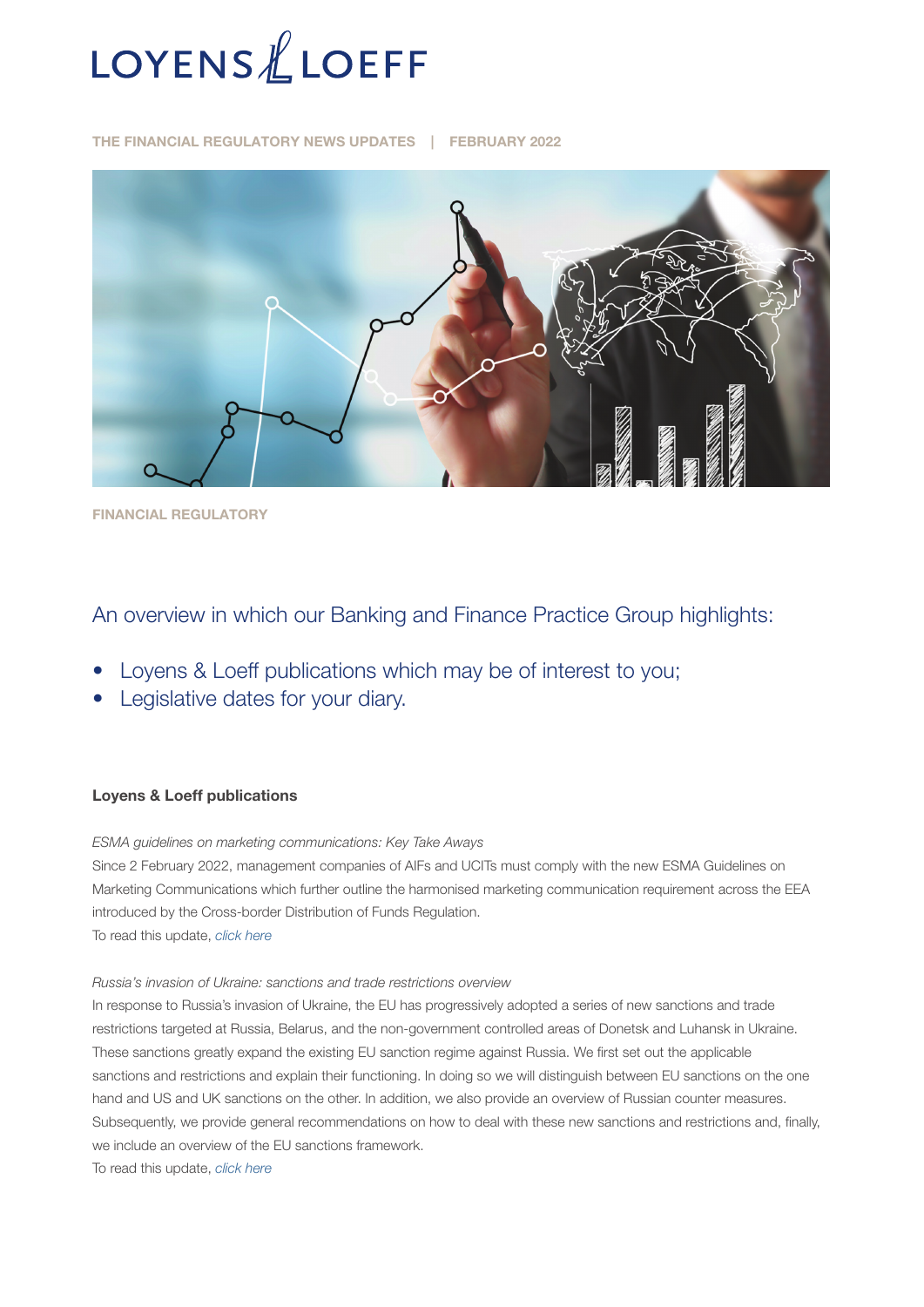### *The bill modernising the Luxembourg Securitisation Law has been passed (Luxembourg)*

The Luxembourg Parliament (*Chambre des Députés*) has just passed a new bill amending the Securitisation Law. Our Luxembourg team members Vassiliyan Zanev and Natalja Taillefer tell us more. To read further, *[click here](https://www.loyensloeff.com/lu/en/news/articles-and-newsflashes/the-bill-modernising-the-luxembourg-securitisation-law-has-been-passed-n24750/)*

#### *Data Protection & Privacy Updates*

For updates on the GDPR, please visit the *[webpage](https://www.loyensloeff.com/en/en/expertise/topics/data-protection-privacy/)* of the Loyens & Loeff Data Protection and Privacy Team.

### Legislative dates for your diary

#### *Consultations EU*

| 04.02.2022 | EBA consultation deadline: on draft RTS on IMMV under EMIR (EBA/CP/2021/33) click here                                                                           |
|------------|------------------------------------------------------------------------------------------------------------------------------------------------------------------|
| 04.02.2022 | European Commission consultation deadline: Corporate reporting - improving its quality and enforcement<br>click here                                             |
| 07.02.2022 | EBA consultation deadline: Discussion paper on proportionality assessment methodology click here                                                                 |
| 10.02.2022 | EIOPA consultation deadline: on Application guidance on running climate change materiality assessment                                                            |
|            | and using climate change scenarios in the ORSA click here                                                                                                        |
| 11.02.2022 | EBA consultation deadline: on machine learning for internal ratings-based models click here                                                                      |
| 16.02.2022 | European Commission consultation deadline: Banking supervision - aligning EU rules on capital                                                                    |
|            | requirements to international standards (review processes) click here                                                                                            |
| 18.02.2022 | EBA consultation deadline: on amending technical standards on benchmarking of internal models                                                                    |
|            | click here                                                                                                                                                       |
| 18.02.2022 | EBA and ESMA joint consultation deadline:                                                                                                                        |
|            | on their Guidelines on common procedures and methodologies for the supervisory review and                                                                        |
|            | evaluation process (SREP)                                                                                                                                        |
|            | $\overline{a}$                                                                                                                                                   |
|            | on draft Regulatory Technical Standards (RTS) on the additional own funds requirements that could be<br>determined by competent authorities for investment firms |
|            | click here                                                                                                                                                       |
| 18.02.2022 | EBA consultation deadline: on draft RTS on Pillar 2 add-ons for investment firms click here                                                                      |
| 23.02.2022 | European Commission consultation deadline: Alignment EU rules on capital requirements to international                                                           |
|            | standards (prudential requirements and market discipline) click here                                                                                             |
| 25.02.2022 | European Commission consultation deadline: Listing Act - making public capital markets more attractive                                                           |
|            | for EU companies and facilitating access to capital for SMEs click here                                                                                          |
| 25.02.2022 | EIOPA consultation deadline: Public consultation on retail investor protection click here                                                                        |
|            |                                                                                                                                                                  |
| 28.02.2022 | European Commission consultation deadline: Mortgage credit - review of EU rules click here                                                                       |
| 28.02.2022 | EBA consultation deadline: on the performance-related triggers for non-sequential amortisation systems in                                                        |
|            | simple, transparent and standardised on-balance-sheet securitisations click here                                                                                 |
| 04.03.2022 | ESMA consultation deadline: Call for evidence on the DLT Pilot Regime click here                                                                                 |
| 08.03.2022 | EBA consultation deadline: on draft RTS on credit scoring and loan pricing disclosure, credit risk                                                               |
|            | assessment and risk management requirements for Crowdfunding Service Providers click here                                                                        |
| 08.03.2022 | European Commission consultation deadline: EMIR Targeted review <i>click here</i>                                                                                |
| 10.03.2022 | EBA consultation deadline: on draft Guidelines on liquidity requirements exemption for investment firms                                                          |
|            | click here                                                                                                                                                       |
| 10.03.2022 | EBA consultation deadline: on draft RTS on the specific liquidity measurement for investment firms                                                               |
|            | click here                                                                                                                                                       |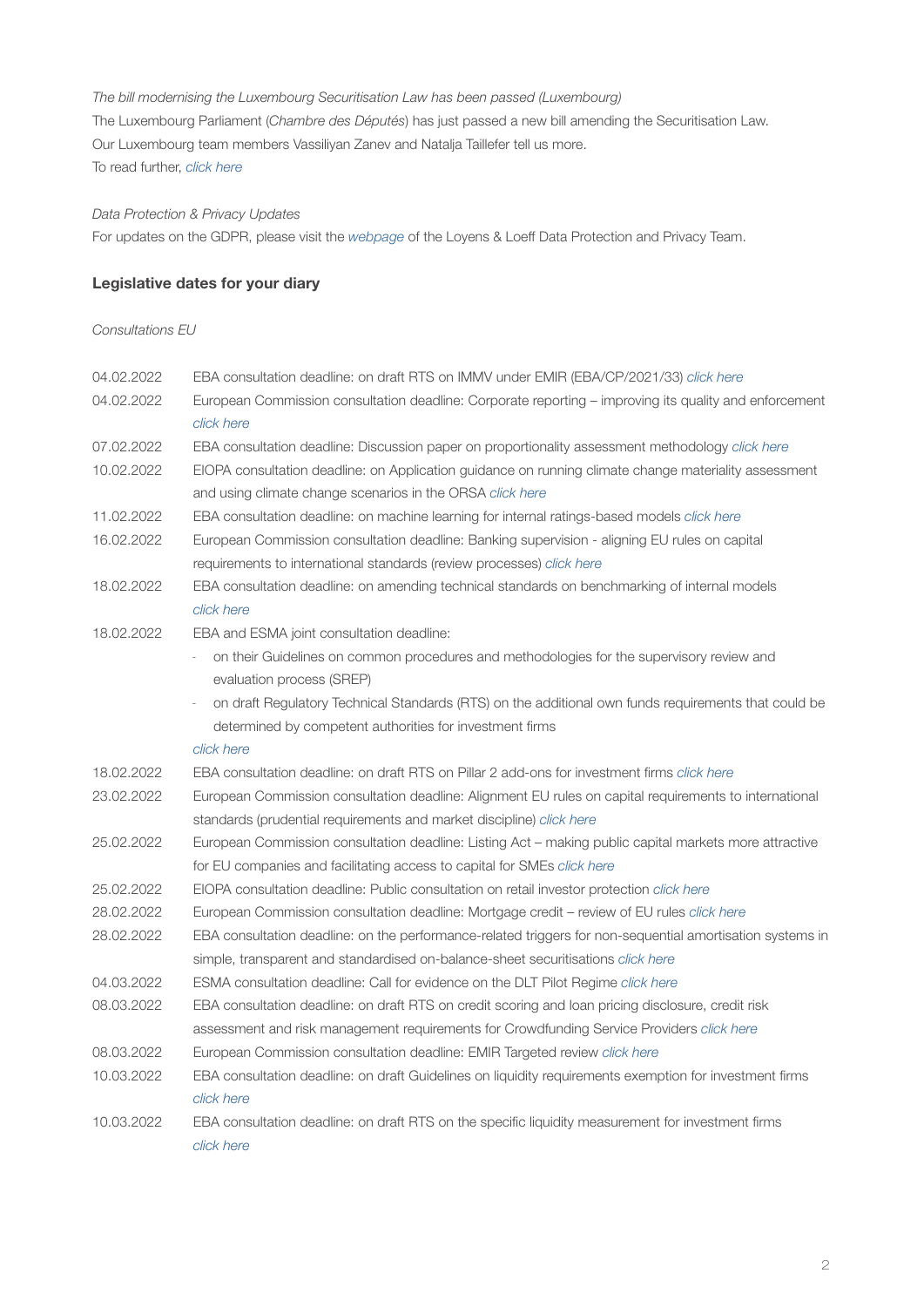| 10.03.2022 | EBA consultation deadline: on draft Guidelines on the use of remote customer onboarding solutions                                                                              |
|------------|--------------------------------------------------------------------------------------------------------------------------------------------------------------------------------|
|            | click here                                                                                                                                                                     |
| 11.03.2022 | ESMA consultation deadline: on the Revision to Guidelines and Recommendations on Scope of the<br>CRA Regulation click here                                                     |
| 11.03.2022 | ESMA consultation deadline: Call for evidence on market characteristics for ESG Rating Providers in the                                                                        |
|            | EU click here                                                                                                                                                                  |
| 18.03.2022 | European Commission consultation deadline: EU banking sector - review of macroprudential rules to limit<br>systemic risk click here                                            |
| 21.03.2022 | EBA consultation deadline: on draft Guidelines on remuneration and gender pay gap benchmarking                                                                                 |
|            | exercise for banks and investment firms click here                                                                                                                             |
| 21.03.2022 | EBA consultation deadline: on updates to its Guidelines on data collection exercises regarding high<br>earners click here                                                      |
| 22.03.2022 | European Commission consultation deadline: Review of the regulatory framework for investment firms and<br>market operators:                                                    |
|            | Proposal for a regulation click here                                                                                                                                           |
|            | Proposal for a directive click here<br>÷,                                                                                                                                      |
| 24.03.2022 | European Commission consultation deadline: Financial services - review of EU rules on alternative                                                                              |
|            | investment fund managers click here                                                                                                                                            |
| 25.03.2022 | European Commission consultation deadline: Long-term investment funds - review of EU rules                                                                                     |
|            | click here                                                                                                                                                                     |
| 29.03.2022 | European Commission consultation deadline: Financial transparency - single EU access point for                                                                                 |
|            | company information: Proposal for a regulation click here                                                                                                                      |
| 31.03.2022 | European Commission consultation deadline: Financial transparency - single EU access point for                                                                                 |
|            | company information: Proposal for a directive click here                                                                                                                       |
| 31.03.2022 | ESMA consultation deadline: on the Review of EMIR RTS on APC margin measures click here                                                                                        |
| 04.04.2022 | EBA consultation deadline: on draft RTS on IRRBB supervisory outlier tests click here                                                                                          |
| 04.04.2022 | EBA consultation deadline: on draft RTS on IRRBB standardised approach click here                                                                                              |
| 04.04.2022 | EBA consultation deadline: on draft Guidelines on IRRBB and CSRBB click here                                                                                                   |
| 15.04.2022 | EBA consultation deadline: on draft Guidelines on transferability click here                                                                                                   |
| 19.04.2022 | EBA consultation deadline: Discussion Paper on the EBA's preliminary observations on selected payment                                                                          |
|            | fraud data under the Payment Services Directive (EBA/DP/2022/01) click here                                                                                                    |
| 21.04.2022 | ESMA consultation deadline: Call for evidence on CCP climate stress tests click here                                                                                           |
| 27.04.2022 | ESMA consultation deadline: on Guidelines on certain aspects of the MiFID II suitability requirements                                                                          |
|            | click here                                                                                                                                                                     |
| 29.04.2022 | ESMA consultation deadline: on the Opinion on Trading Venue perimeter click here                                                                                               |
| 04.05.2022 | European Commission consultation deadline: Alignment EU rules on capital requirements to international<br>standards (prudential requirements and market discipline) click here |
|            |                                                                                                                                                                                |

#### *Consultations The Netherlands*

01.04.2022 Dutch legislative consultation deadline: *Besluit implementatie richtlijn essentiële-informatiedocumenten voor icbe's [click here](https://www.internetconsultatie.nl/%22essenti%C3%ABle-informatiedocument%22)*